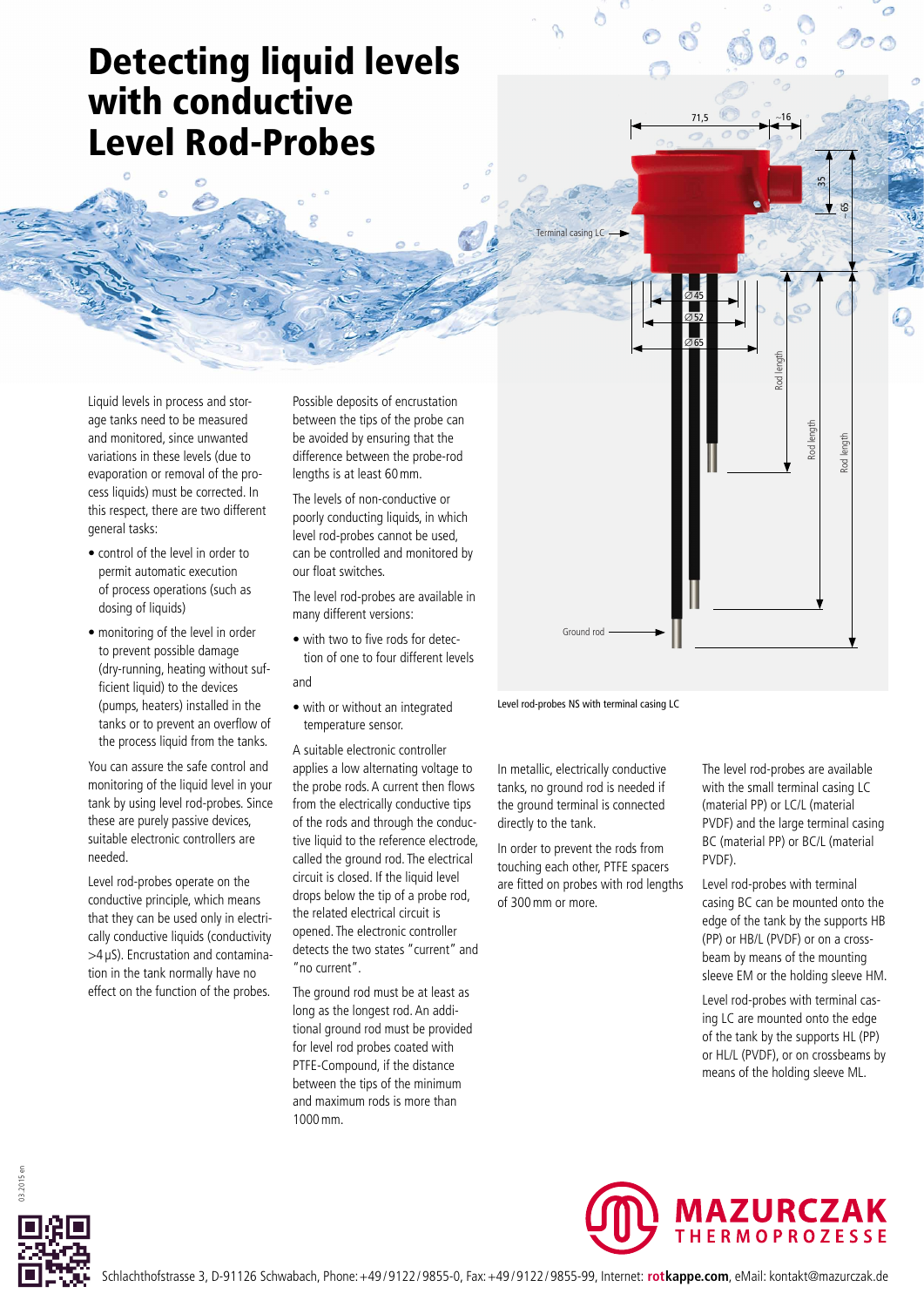# Detecting liquid levels with conductive Level Rod-Probes

In order to ensure optimal chemical and thermal resistance, the level rod-probes are made from a variety of materials.

## Specifications of the standard materials

| <b>Probe rod material</b><br><b>Code letter</b> |     |                                  | Coating          | Max. liquid temperature<br>Temp. Sensor material (in case of NT) |                 |  |
|-------------------------------------------------|-----|----------------------------------|------------------|------------------------------------------------------------------|-----------------|--|
|                                                 |     | <b>PTFE-Compound</b>             | PTFE, pure-white | <b>PFA</b>                                                       | $100^{\circ}$ C |  |
|                                                 | в   | Stainless steel (Mat. No. 316TI) | Polyolefin (PO)  | PP                                                               | $70^{\circ}$ C  |  |
|                                                 | B/9 | Stainless steel (Mat. No. 316TI) | PTFE, pure-white | PP                                                               | $90^{\circ}$ C  |  |
|                                                 |     | Titanium (Mat. No. 3.7035)       | PTFE, pure-white | PP                                                               | 90°C            |  |
|                                                 |     |                                  |                  |                                                                  |                 |  |

### **Overview of available level rod-probes**

The switching points are determined by the various lengths of the probe rods and can be changed by the customer by cutting the rods to the desired length (not possible in the case of PTFE probe rods).

| Number of levels to be detected  |                 |                  |                             | Δ               |
|----------------------------------|-----------------|------------------|-----------------------------|-----------------|
| <b>Number of probe rods</b>      |                 |                  |                             |                 |
| Level rod-probes type            | N <sub>S2</sub> | N <sub>S</sub> 3 | N <sub>S4</sub>             | N <sub>S5</sub> |
| Level rod-probes with integrated |                 |                  |                             |                 |
| <b>Temperature sensor Pt 100</b> | N <sub>T</sub>  | N <sub>T</sub>   | N <sub>T</sub> <sub>4</sub> | N <sub>T5</sub> |
|                                  |                 |                  |                             |                 |

### **BC Version**

The terminal casing BC made of PP permits the connection of the cable and has the degree of protection IP 65 (jet waterproof) in accordance with EN60529. In cases of high temperatures (liquid temperature >80°C) or strongly oxidizing chemicals (such as chrome electrolyte or  $HNO<sub>3</sub>$  solutions), the PVDF terminal casing BC/L should be used.

### **LC Version**

The small terminal casing LC made of PP or LC/L made of PVDF permits the cable connection and has the degree of protection IP 65 (jet waterproof) in accordance with EN60529.

### **Cable connection**

The covers of the terminal casings can be unscrewed by using the mounting wrench for access to the cable terminals.

Level rod-probes used together with suitable electronic controllers ensure the safe control and monitoring of important process parameters.

## Selection table for control and monitoring electronics

|                            | Level rod-probe types    |                          |                |                          |                 |               |                 |               |
|----------------------------|--------------------------|--------------------------|----------------|--------------------------|-----------------|---------------|-----------------|---------------|
|                            | NS <sub>2</sub>          | NS3                      | NS4            | NS5                      | NT <sub>2</sub> | NT3           | NT <sub>4</sub> | NT5           |
| <b>Monitoring devices</b>  |                          |                          |                |                          |                 |               |                 |               |
| Level monitor              | ETS100                   | ETS200                   | ٠              | ETS410                   | ETS100          | ETS200        | ۰               | ETS410        |
| <b>Temperature limiter</b> | $\overline{\phantom{a}}$ | $\overline{\phantom{0}}$ | $\overline{a}$ | $\overline{a}$           | <b>ETB100</b>   | <b>ETB100</b> | <b>ETB100</b>   | <b>ETB100</b> |
|                            |                          |                          |                |                          |                 |               |                 |               |
| <b>Control devices</b>     |                          |                          |                |                          |                 |               |                 |               |
| Level controller           | $\overline{\phantom{0}}$ | <b>ENR200</b>            | <b>ENR300</b>  | $\overline{\phantom{a}}$ | ٠               | <b>ENR200</b> | <b>ENR300</b>   |               |
| Temperature controller     | -                        | ٠                        | $\overline{a}$ | $\overline{\phantom{a}}$ | <b>MTR</b>      | <b>MTR</b>    | <b>MTR</b>      | <b>MTR</b>    |

Level rod-probes NT with terminal casing BC

Ground rod

Temperature sensor

Terminal casing B

 $O68$  $Q$ 78

10<sub>0</sub>

Cover ∅ 93

্ৰ

Temperature sensor tube length

mperature sensor tube

95

Rod length

 $\infty$ 

and length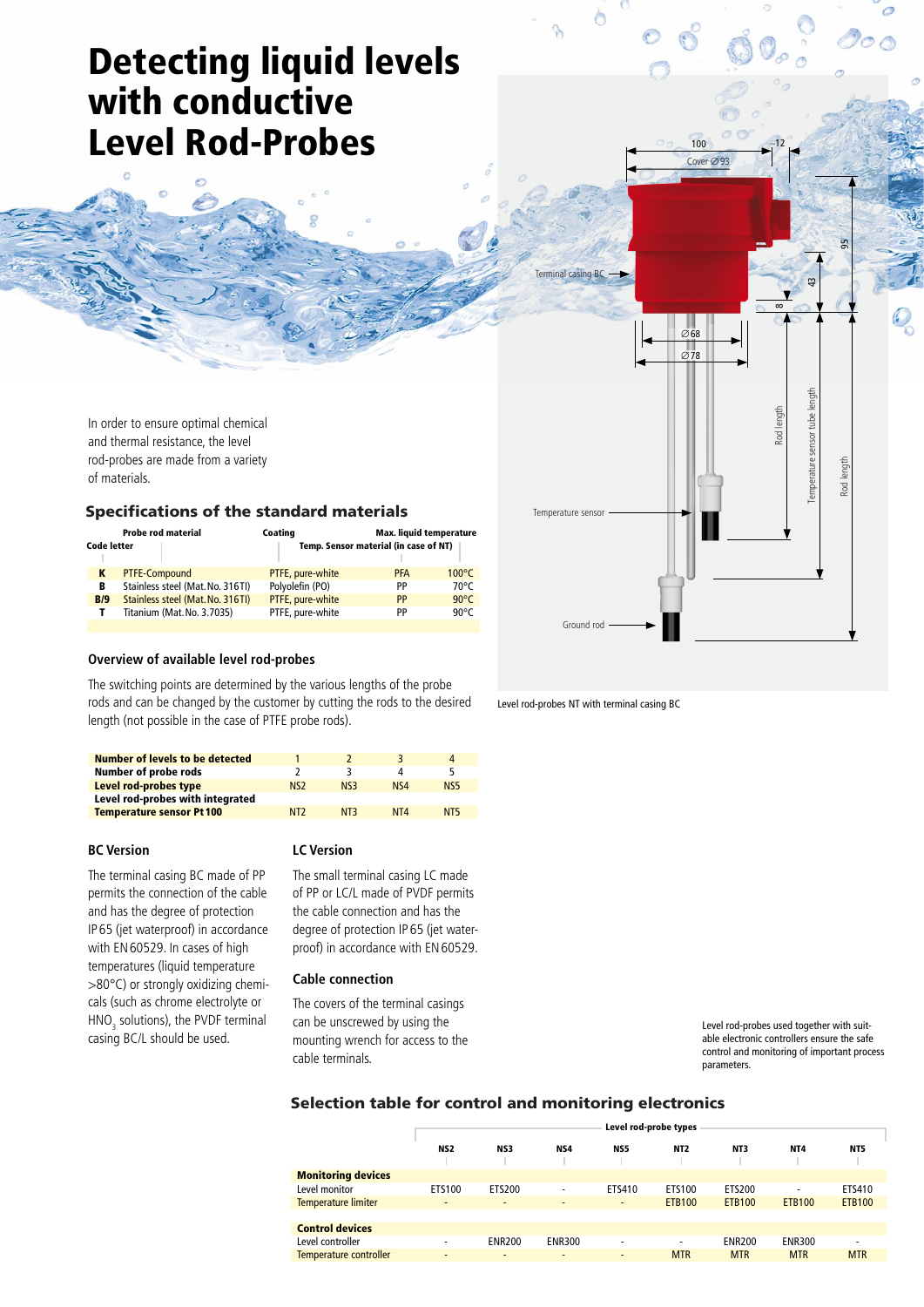## Electronic Fluid Level Control and Monitoring Equipment

Rod-type level probes in conjunction with electronic control units ensure that important process parameters are controlled and monitored safely. Appropriate types of electronic control unit are mandatory because the probes have to be powered with a low probe voltage (pure sinusoidal AC voltage).

The response sensitivity can be set to different levels according to the conductivity of the process fluid.

## **Level control**

The **ENR200** is equipped with a relay output (MIN/MAX control contact) that can be configured as a break or make contact, according to the application.

As well as the MIN/MAX control contact, the **ENR300** has an independent switching contact. This switching contact is used for monitoring a MIN/MAX alarm fluid level.



## **Level monitoring**

The **ETS100** electronic level monitoring system is used for monitoring a fluid level as a MIN or MAX switching contact. The contact switches if the required maximum level is exceeded or the level drops below the defined minimum. The contact is reactivated automatically when the level of the process fluid returns to the "permitted" range. Run-dry protection for heaters and pumps is a very common type of application for this type of system. The heater or the pump is switched off if the level drops below minimum, and reactivated only when the level rises back above the minimum.

The **ETS200** is capable of monitoring two fluid levels independently of one another.

The **ETS410** electronic level monitor offers four separate signal inputs and four relay outputs. This means that four independent fill levels can be detected in one container and evaluated, for instance via an SPS. This facilitates a MIN/MAX control function and two alarm states or alternatively four alarm states. Four LEDs show the status of the outputs on the front.

The electrical connection is made using removable, non-interchangeable plug-in terminals. The LEDs indicate when the electronic control units are ready to operate, as well as the switching status of the outputs.

The electronic control units are installed in the control cabinet, where the relatively small dimensions of their housings permit space-saving installation.